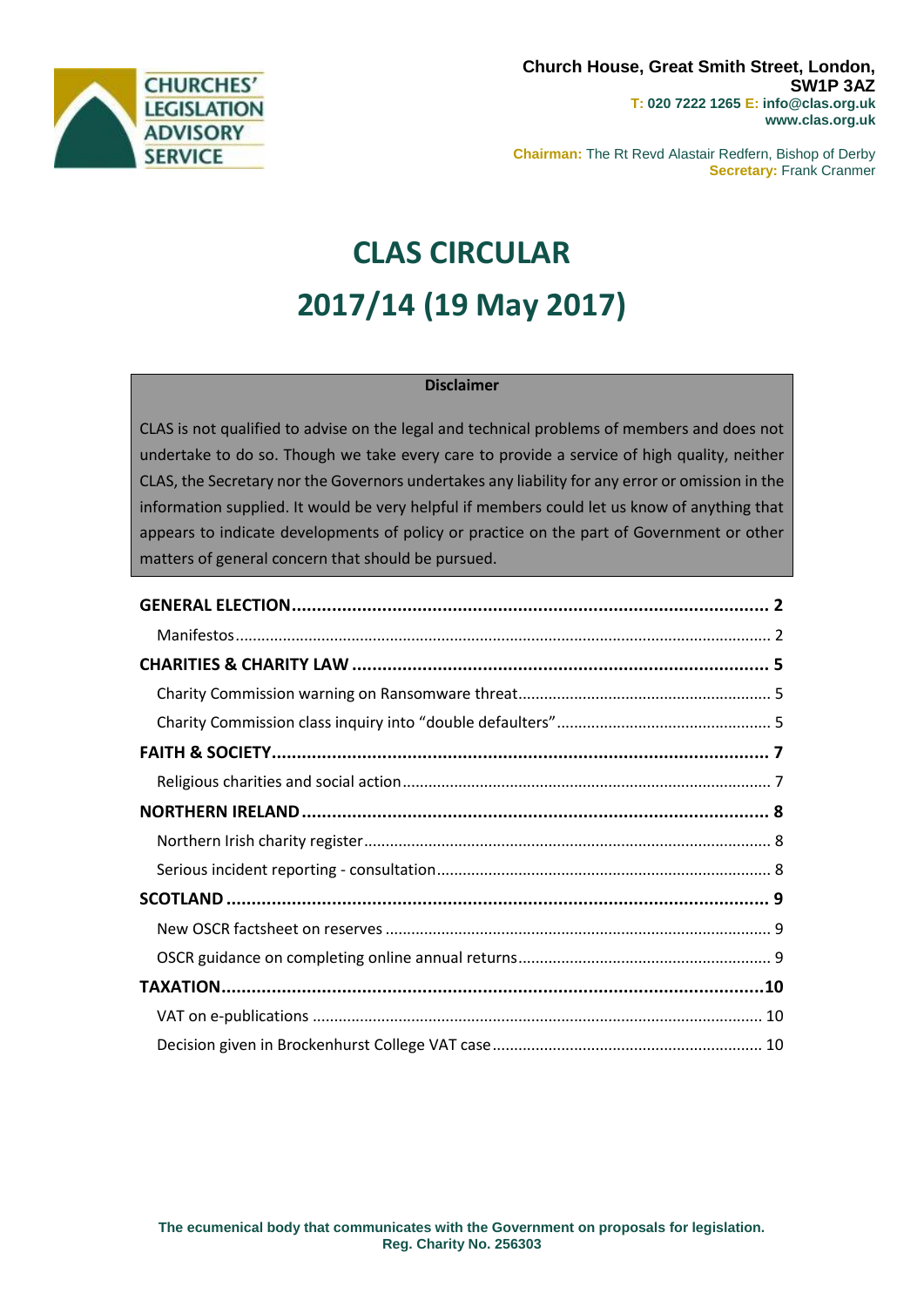# <span id="page-1-0"></span>**GENERAL ELECTION**

## <span id="page-1-1"></span>**Manifestos**

**For information**

The three major UK parties have now published their Manifestos. There are very few mentions of 'religion' in any of them; however, the following points may possibly be of interest to CLAS members.

The **[Conservative Party](http://s3.eu-west-2.amazonaws.com/manifesto2017/Manifesto2017.pdf)** will:

- Increase the personal tax allowance to £12,500 and the higher rate to £50,000.
- Hold the present level of VAT.
- Reduce corporation tax to 17% by 2020.
- Implement a full review of the business rates system to make sure it is up to date for a world in which people increasingly shop online.
- Make a commitment to simplifying the tax system.
- Take action against tax evasion to close the tax gap, including by tougher regulation of tax advisory firms.
- Develop a digital charter, working with industry and charities to establish a new framework that balances freedom with protection for users, and offers opportunities alongside obligations for businesses and platforms.
- Continue with the £1.9 billion investment in cyber security.
- Spend £600 million by 2020 with the intention that almost every car and van be zeroemission by 2050.
- Ensure that the UK remains a place of sanctuary for refugees and asylum seekers, establishing schemes to help individuals, charities, faith groups, churches and businesses to provide housing and other support for refugees.
- Require new faith schools to prove that parents of other faiths or none would send their children to the school.

On human rights, the Manifesto states that a Conservative Government 'will not bring the European Union's Charter of Fundamental Rights into UK law' – though it should be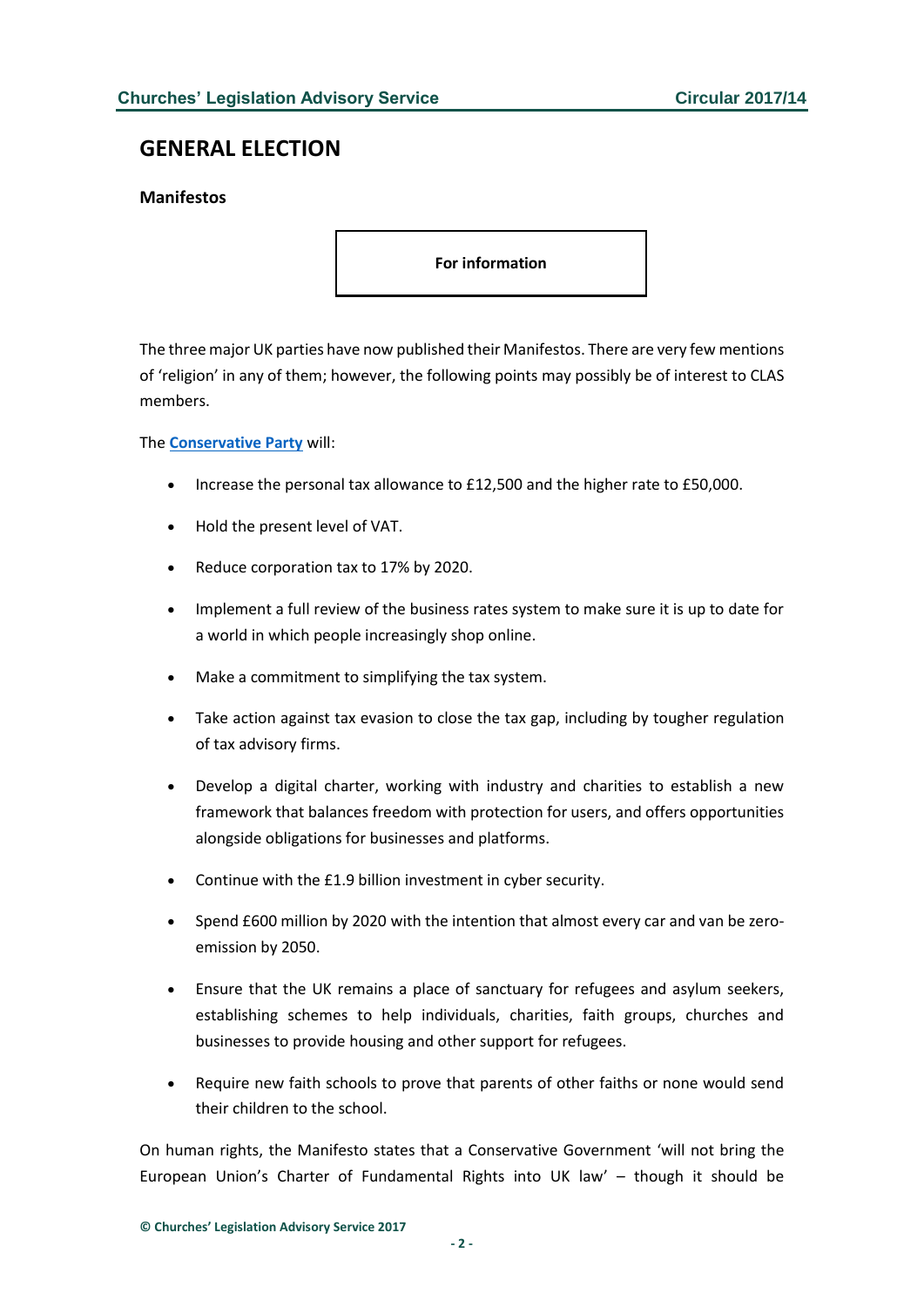remembered that the EU Charter applies to national authorities only in circumstances in which EU law is engaged.

More important, it includes a commitment not to

'repeal or replace the Human Rights Act while the process of Brexit is underway but we will consider our human rights legal framework when the process of leaving the EU concludes. We will remain signatories to the European Convention on Human Rights for the duration of the next parliament'.

The **[Labour Party](http://www.labour.org.uk/page/-/Images/manifesto-2017/labour-manifesto-2017.pdf)** will:

- Repeal the Transparency of Lobbying, Non-party Campaigning and Trade Union Administration Act 2014.
- Give local government extra funding next year and initiate a review into reforming council tax and business rates, as well as considering new options such as a land value tax.
- Raise the Minimum Wage to the level of the Living Wage (expected to be at least £10 per hour by 2020) for all workers aged 18 or over.
- Make a commitment that there will be no rise in income tax for those earning below £80,000 a year and no increases in personal NICs or the rate of VAT.
- Undertake not to extend VAT to food, children's clothes, books and newspapers and public transport fares.
- Increase corporation tax.
- Give HMRC further resources to tackle tax evasion and aggressive avoidance.
- Reduce the voting age to 16.

On Brexit, a Labour Government would repudiate the present Government's White Paper and the proposal for a Great Repeal Bill. Its negotiating priorities would be to retain the benefits of the Single Market and the Customs Union and to ensure there is no detrimental change to workers' rights, equality law, consumer rights or environmental protections.

The **Liberal [Democrats](http://d3n8a8pro7vhmx.cloudfront.net/themes/5909d4366ad575794c000000/attachments/original/1495020157/Manifesto-Final.pdf?1495020157)** will:

- Introduce opposite-sex civil partnerships.
- Implement a 1p rise on the basic, higher and additional rates of Income Tax to generate £6 billion in additional revenue for the NHS.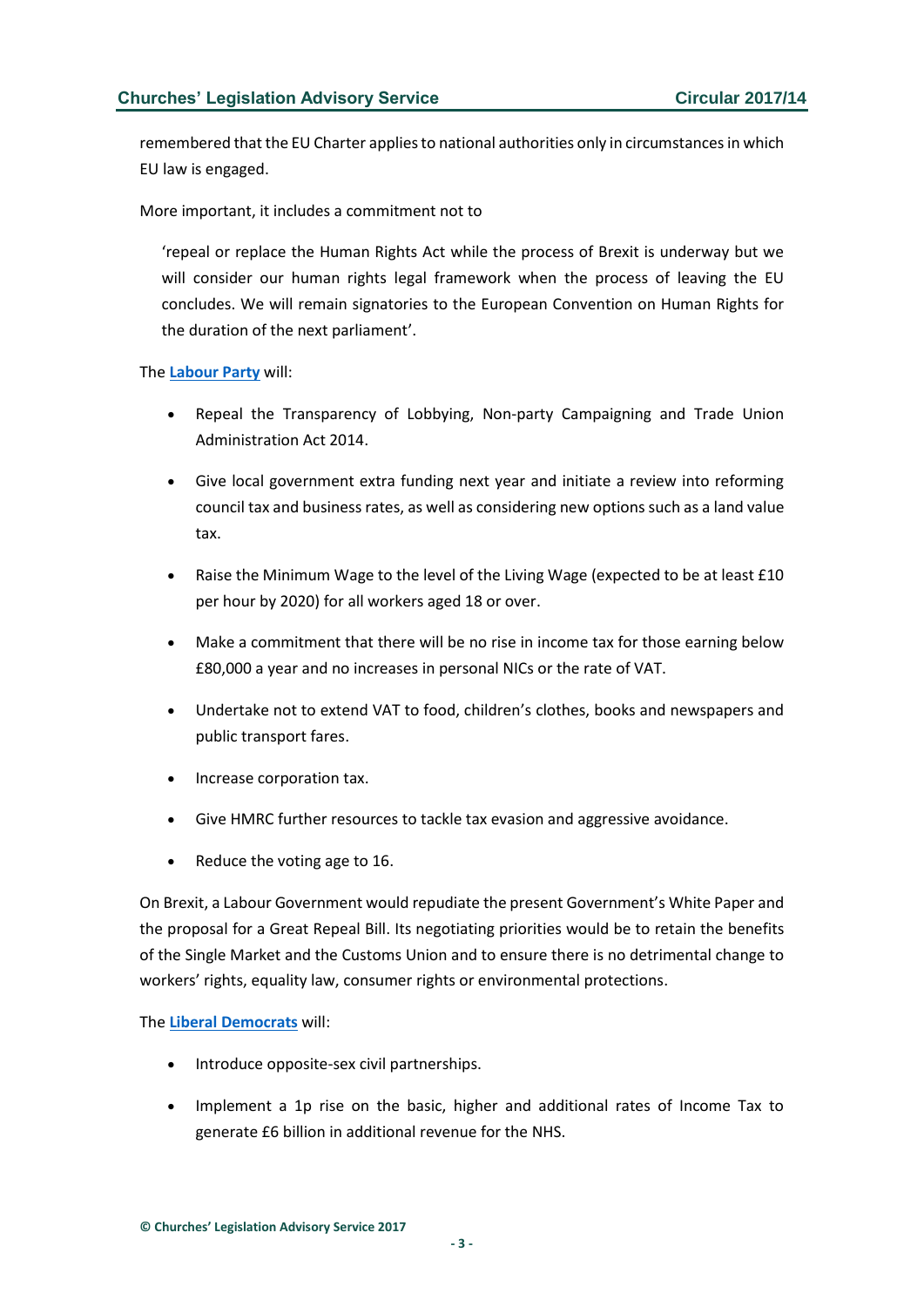## **Churches' Legislation Advisory Service Circular 2017/14**

- Aim to raise the employee National Insurance threshold to match the Income Tax threshold while protecting the ability of low earners to accrue pension and benefit entitlements.
- Reverse cuts to Corporation Capital Gains Tax, Capital Gains Tax extended relief and the Marriage Allowance and reverse the rise in the Inheritance Tax threshold.
- Commit to reviewing the Business Rates system towards reforms that promote the digital economy, smaller businesses and high streets.
- Consider introducing a Land Value Tax.
- Support social investment, ensuring that charities and social enterprises can access the support and finance they need to strengthen their governance and deliver innovative, sustainable solutions to challenges in their communities

On Brexit, the Liberal Democrats have made a commitment to a second Brexit referendum once negotiations are concluded.

[Source: CLAS summary – 18 May]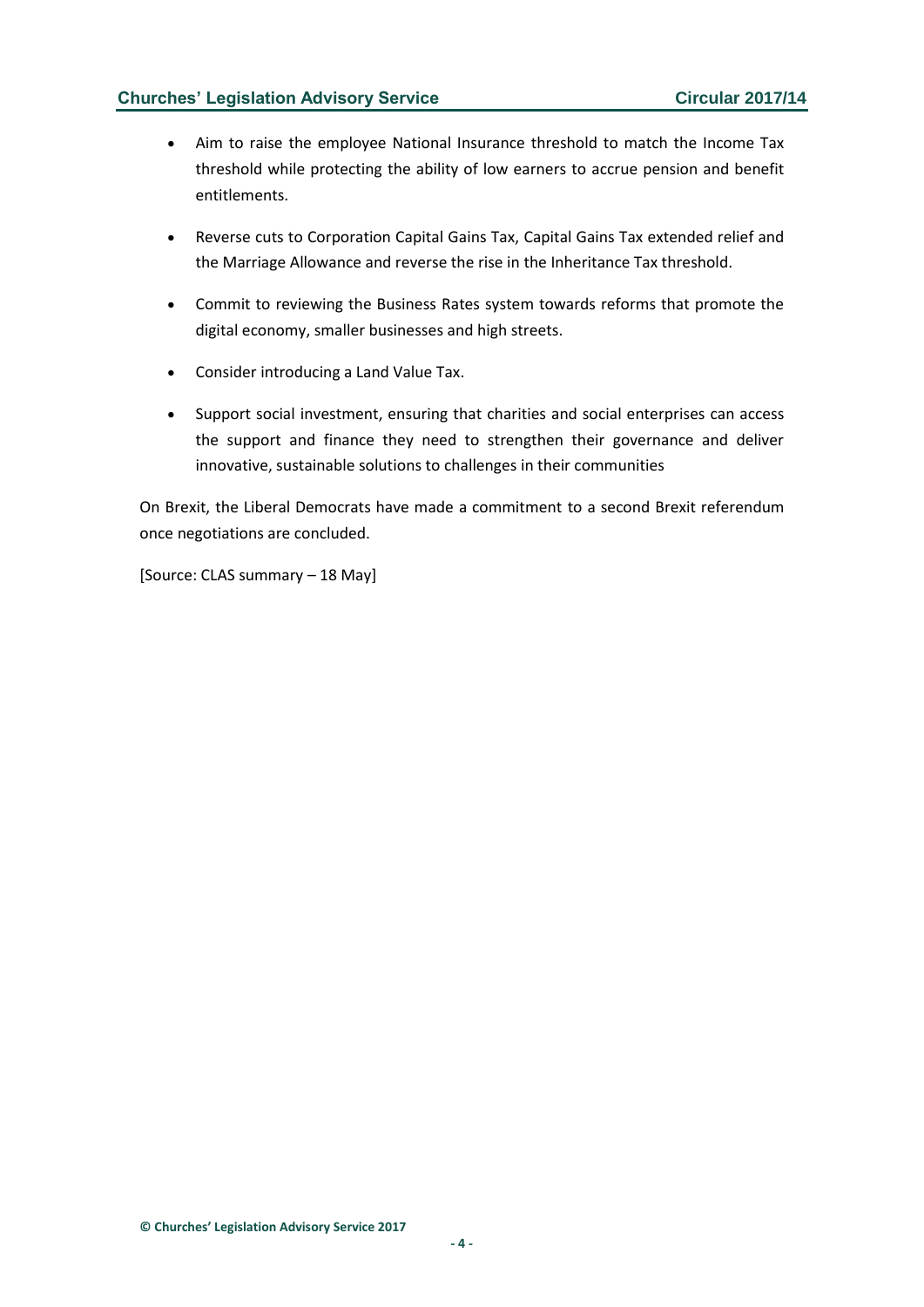# <span id="page-4-0"></span>**CHARITIES & CHARITY LAW**

<span id="page-4-1"></span>**Charity Commission warning on Ransomware threat**

**For information and possibly for action**

The Charity Commission has published an [alert](http://www.gov.uk/government/news/ransomware-threat-keep-your-charity-safe) to charities following a recent Ransomware cyber-attack, which affected over 200,000 organisations in 150 countries, including the NHS. The vulnerabilities exploited by the hackers are the same for charities as they are for individuals, public or private sector organisations.

In particular, the Commission has suggested the following steps:

- install system updates on all devices as soon as they become available
- install anti-virus software on all devices and keep it updated
- create regular backups of your important/business critical files to a device that is not left connected to your network, as any malware infection could be spread to that too
- do not meet any stated demands and pay a ransom this may be requested via Bitcoins (a form of digital or 'crypto' currency)

If a charity thinks it has fallen victim to cyber-attack, it should report it to [Action Fraud](http://www.actionfraud.police.uk/) by calling 0300 123 2040. Trustees are advised to also [report](mailto:RSI@charitycommission.gsi.gov.uk) suspected or known fraud incidents to the Commission. Serious incident reporting helps the Commission to gauge the volume and impact of incidents within charities and to understand the risks facing the sector as a whole.

[Source: Charity Commission – 15 May]

#### <span id="page-4-2"></span>**Charity Commission class inquiry into "double defaulters"**

**For information**

The Charity Commission [opened](https://www.gov.uk/government/news/new-charity-investigation-bethel-united-church-of-jesus-christ-apostolic-uk?utm_source=feedburner&utm_medium=email&utm_campaign=Feed%3A+CharityCommissionUpdates+%28Charity+Commission+updates%29) a statutory inquiry into Bethel United Church of Jesus Christ Apostolic UK on 22 March 2017. In 2016, the charity was included in the Commission's class inquiry into "double defaulters" – charities that had failed to comply with their statutory obligations to submit their annual accounts for two or more financial years. Although the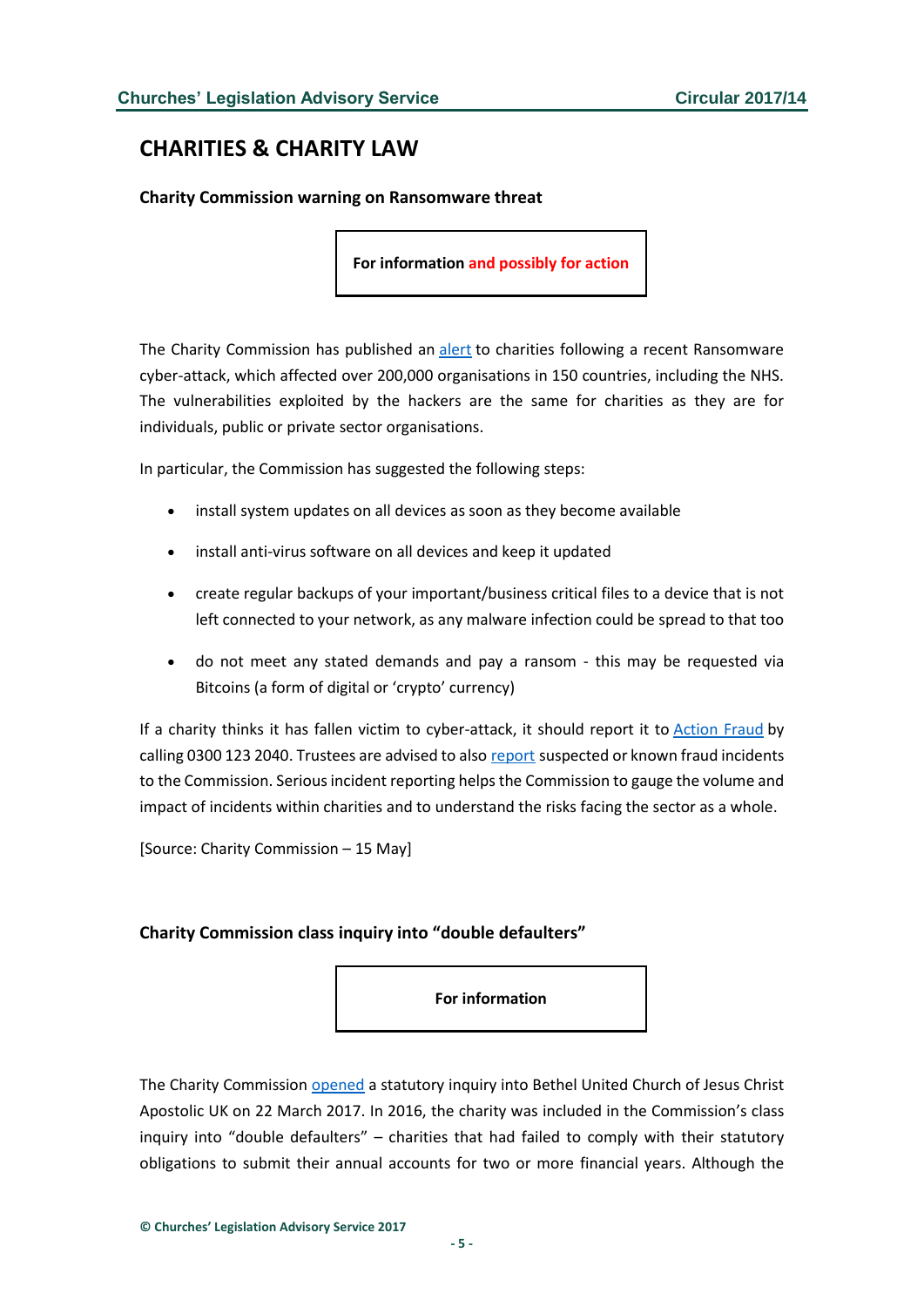charity submitted its outstanding accounting information to the class inquiry last year, it has again failed to comply with its legal obligations to file accounts and the accounts for the year ending March 2016 are now overdue.

As a result of its engagement, the Commission has identified further serious regulatory concerns regarding the charity's financial controls and governance, which will be examined as a part of the statutory inquiry, including:

- the extent to which the trustees are complying with their legal duties in respect of their administration, governance and management of the charity
- the charity's financial management including its financial controls and the extent to which the charity's interests and property have been adequately protected
- the extent to which the trustees have complied with previously issued regulatory guidance

The charity was also subject to a [compliance case](https://www.gov.uk/government/publications/bethel-united-church-of-jesus-christ-apostolic-uk-case-report) in 2014 after a significant amount of funds had been misappropriated by a trustee, making this the third time in as many years that the Commission has investigated this charity.

The Charity Commission has also published a [review](http://www.gov.uk/government/publications/accounts-monitoring-wider-learning-about-the-standards-of-accounts-in-the-double-default-class-inquiry-2015-16) detailing wider findings from the class inquiry. The review looked at accounts filed by 27 charities in the inquiry and found that:

- six charities had closed and failed to tell the Commission
- six charities had filed their accounts with Companies House but failed to submit them to the Commission
- two charities had submitted accounts without the correct external scrutiny and were instructed to re-submit their accounts
- in the 2015-16 class inquiry, evidence was uncovered of poor financial management and misuse of charity funds in 3 charities and standalone investigations were opened

The review found that of the majority of accounts submitted were of good and acceptable quality and those who used the Commission's accounts templates were more likely to have good quality accounts. However, it was clear that not all trustees understood the external scrutiny requirements.

[Source: Charity Commission – 3 & 10 May]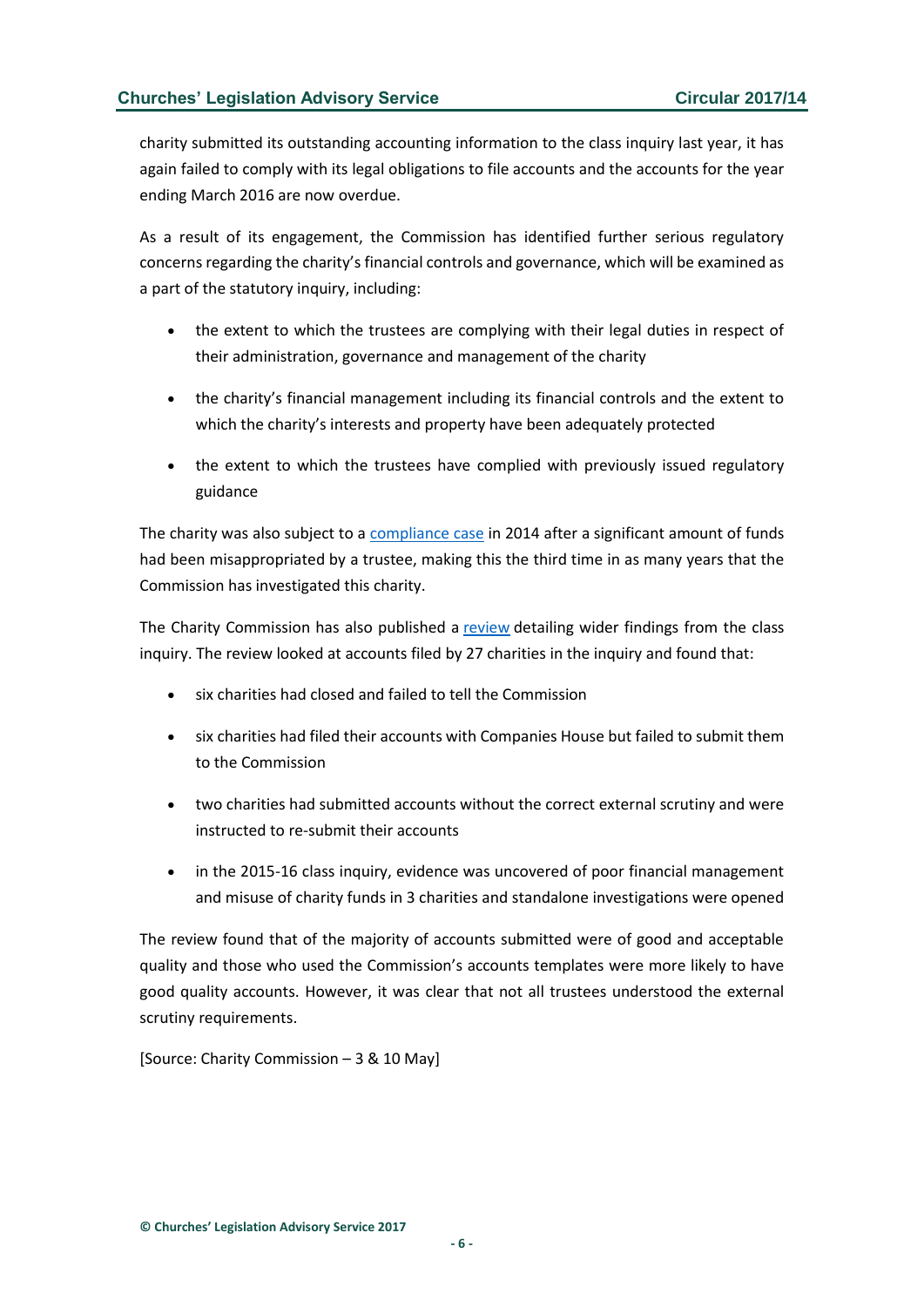# <span id="page-6-0"></span>**FAITH & SOCIETY**

<span id="page-6-1"></span>**Religious charities and social action**

**For information**

Religion and social affairs think-tank Theos has published a new report *[Doing good better: the](http://www.theosthinktank.co.uk/publications/2017/05/03/doing-good-better-the-case-for-faith-based-social-innovation)  [case for faith-based social innovation](http://www.theosthinktank.co.uk/publications/2017/05/03/doing-good-better-the-case-for-faith-based-social-innovation)*, which suggests that faith-based charities are struggling to tap in to new sources of funding for social innovation projects and should do more support social entrepreneurs within the sector.

Funding is available to faith-based organisations from specialist grantmakers and Government departments' innovation funds but, says Theos, few faith-based charities are engaging with these funding sources. This, it suggests, is out of step with the fact that churches and religious institutions already have a strong track record of helping those in need; and it argues that social innovation should play a key role in that agenda, rather than being an optional extra.

However, the report also suggests that some religious social change agents have found themselves being "regarded with suspicion" by secular grant funders and suggests ways to try and combat this. One of the problems, of course – which we have highlighted on more than one occasion – is the fact that excepted charities do not have registration numbers, and some grantmakers do not seem to understand why that should be.

[Source: Theos – 3 May]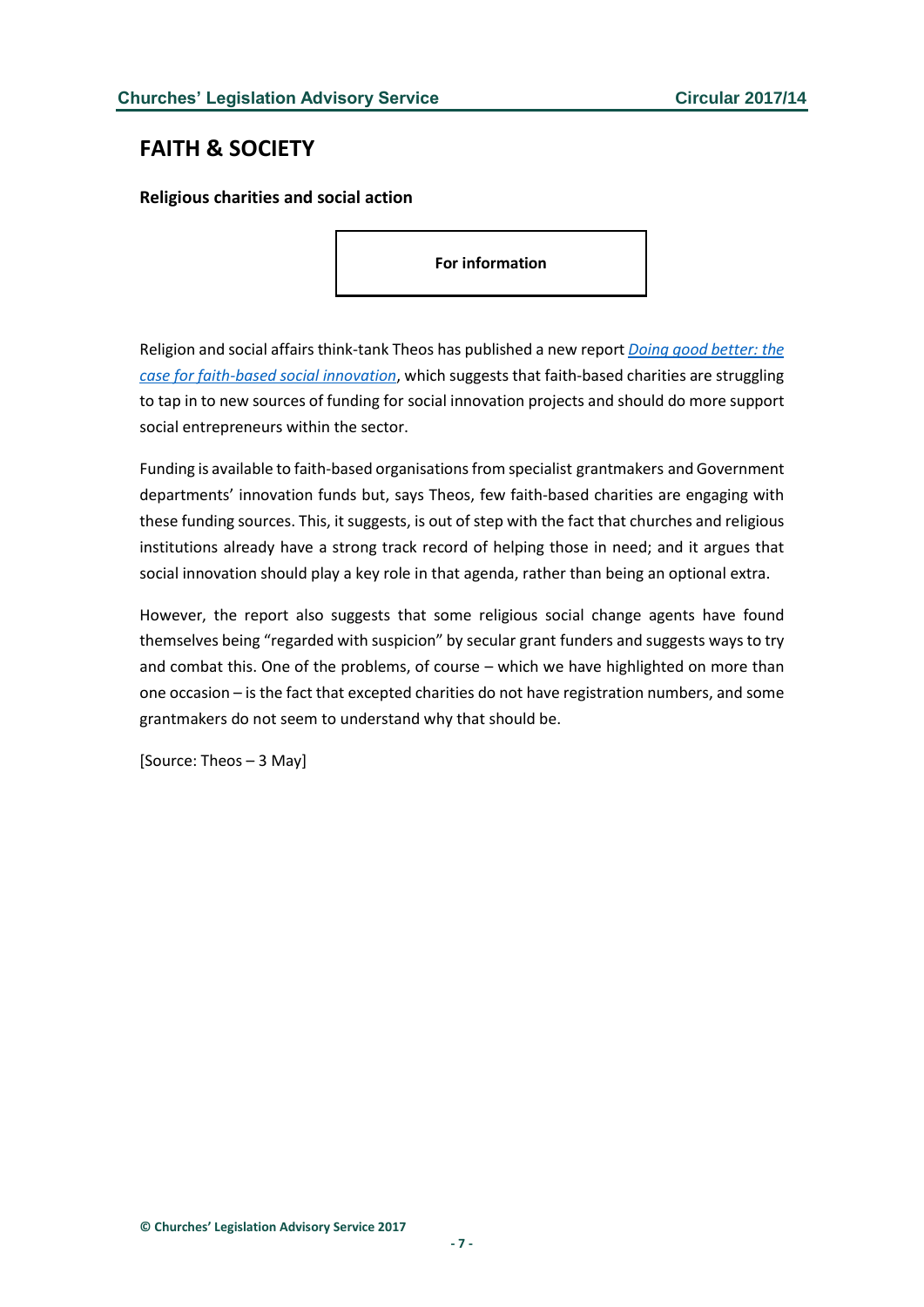# <span id="page-7-0"></span>**NORTHERN IRELAND**

<span id="page-7-1"></span>**Northern Irish charity register**

**For information**

Four-in-ten registered Northern Ireland charities are at risk of possible regulatory action after failing to keep their details up-to-date with the Charity Commission for Northern Ireland. The Commission has warned that only 62% of registered charities have accessed their online record on the Register of Charities in the past 11 months – a figure which it finds "suspiciously low". That means that up to 18,000 charity trustees may be missing important messages from CCNI – and they may also be failing in their duties to be transparent and provide accurate information to inform the public about their work. A Commission [report](http://www.charitycommissionni.org.uk/news/commission-report-on-the-importance-of-keeping-charity-records-up-to-date/) published in March outlined how failure to update details had led to one charity failing to submit its annual accounts and going into default and another having a concern raised about its management.

Trustees should remember that, though the Commission has contented itself, so far, with issuing formal guidance on those occasions, it does have the power to issue orders and take further legal action if it regards matters as more serious.

[Source: CCNI – 9 May]

#### <span id="page-7-2"></span>**Serious incident reporting - consultation**

CCNI has launched a [consultation](http://www.charitycommissionni.org.uk/about-us/public-consultations/current-consultations/) on its draft *[Serious incident reporting](http://www.charitycommissionni.org.uk/media/137483/20170512-Serious-incident-reporting-guidance-V1-0-consultation-copy.pdf)* guidance, which aims to set out how charity trustees can identify serious incidents and how they should be reported to the Commission. A serious incident is an adverse event, *whether actual or alleged*, which results in or risks a significant loss of charity money or assets, damage to charity property or harm to the work of the charity, its beneficiaries or reputation All charities must report serious incidents to the Commission when they occur or in their annual report.

This is not a matter on which CLAS can usefully make a submission; but members in Northern Ireland may wish to do so individually.

Responses should be sent using the [online survey](http://www.surveymonkey.co.uk/r/RFP9DPP) or via [email,](mailto:consult@charitycommissionni.org.uk) before **21 July**.

[Source: CCNI – 18 May]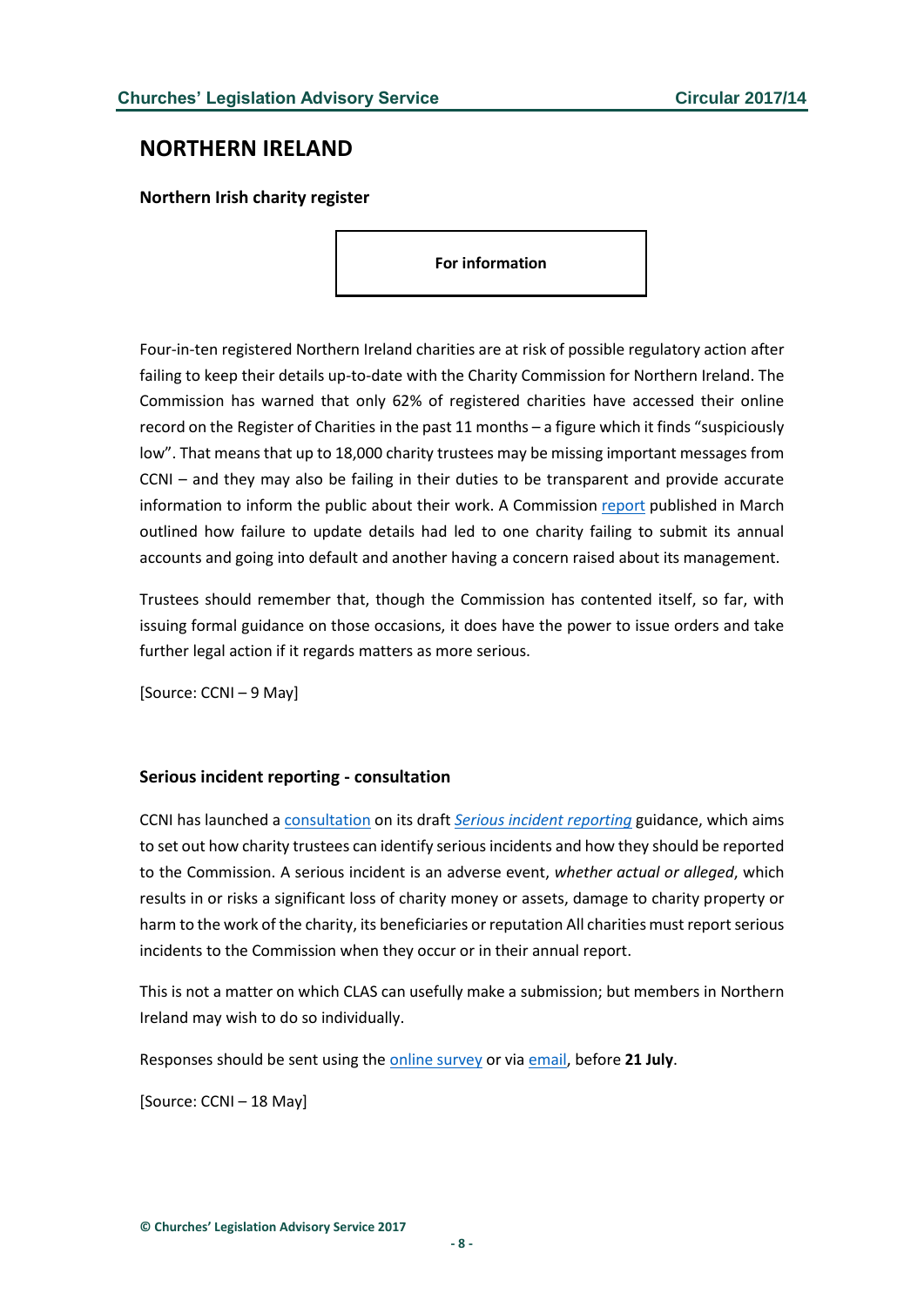# <span id="page-8-0"></span>**SCOTLAND**

<span id="page-8-1"></span>**New OSCR factsheet on reserves**

**For information**

OSCR has published a new [guidance factsheet about reserves.](http://www.oscr.org.uk/charities/guidance/charity-reserves-factsheet) Reserves are the part of a charity's unrestricted funds that is freely available to spend on any of the charity's purposes.

The factsheet is aimed at charity trustees of small to medium sized charities looking to produce or update a reserves policy. It covers:

- What is meant by the term 'reserves'.
- The charity trustee's responsibility to consider whether their charity needs reserves.
- Key points to consider when developing a reserves policy.

Having a reserves policy is not a legal requirement but it can help charities to meet their legal responsibilities and charity trustees to fulfil their duties.

[Source: OSCR – 11 May]

#### <span id="page-8-2"></span>**OSCR guidance on completing online annual returns**

OSCR has published [guidance](http://www.oscr.org.uk/charities/guidance/using-oscr-online-to-submit-an-annual-return) on completing the online annual return. It is a legal requirement for Scottish charities to send OSCR their reports and accounts. Scottish charities have nine months to submit their full documentation after their accounting year end using OSCR Online.

The guidance covers:

- logging in to OSCR online;
- the information you need to provide for each question; and
- how to upload your required documentation.

[Source: OSCR – 11 May]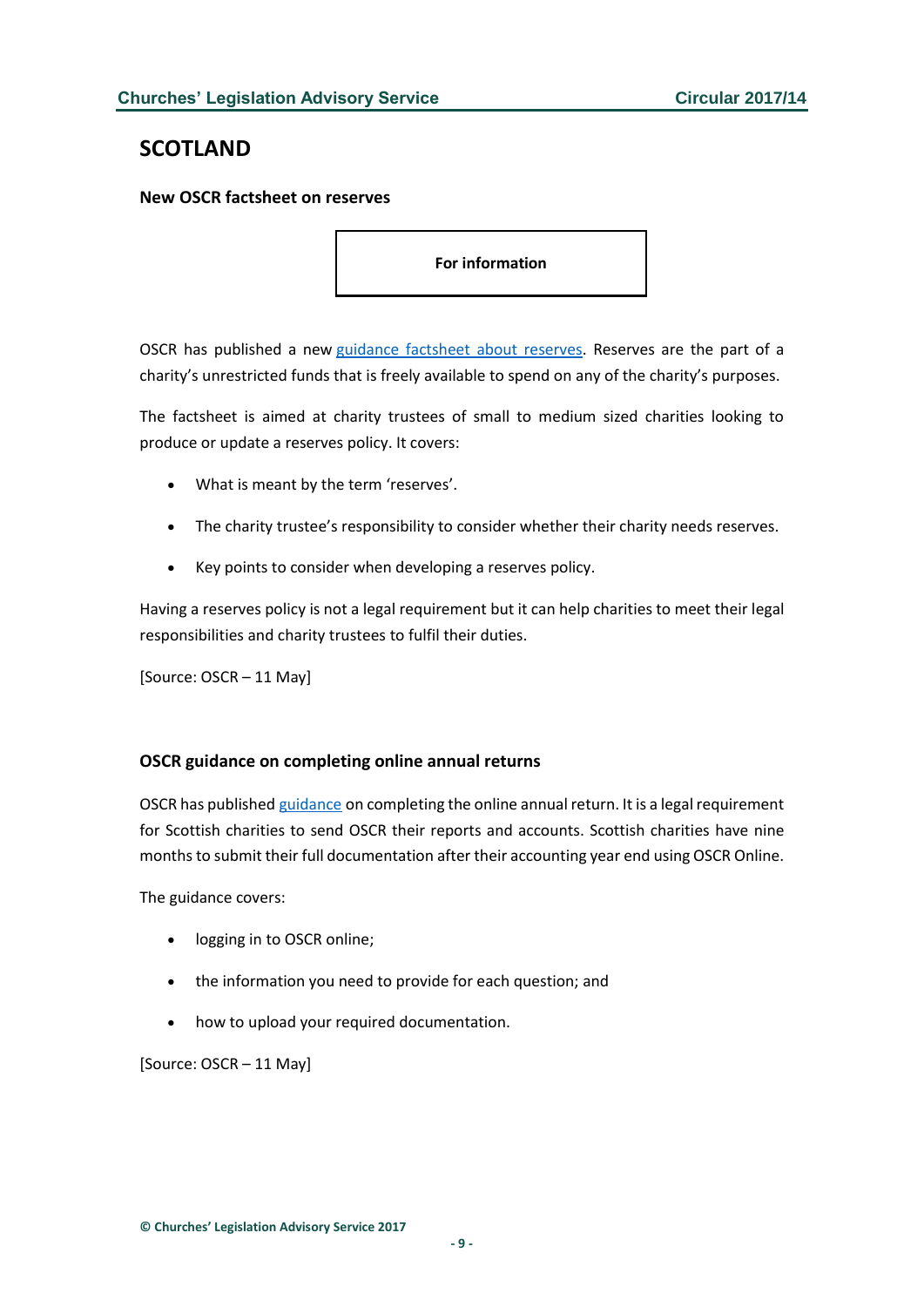# <span id="page-9-0"></span>**TAXATION**

#### <span id="page-9-1"></span>**VAT on e-publications**

**For information**

The European Parliament's Economic and Monetary Affairs Committee (ECON) has [voted in](http://www.europarl.europa.eu/news/en/news-room/20170502IPR73133/meps-vote-to-lower-vat-on-e-books-aligning-them-with-printed-books)  [favour](http://www.europarl.europa.eu/news/en/news-room/20170502IPR73133/meps-vote-to-lower-vat-on-e-books-aligning-them-with-printed-books) of accepting a European Commission proposal to enable Member States to charge a reduced rate of VAT on e-books, which would bring them into line with VAT levied on printed matter.

Currently, e-books have to be taxed at an EU minimum standard rate of 15%, whereas Member States are free to charge the reduced rate of at least 5% on printed publications - the UK applies a zero-rating.

The proposal will now be voted on by the European Parliament as a whole in a plenary session on 31 May or 1 June.

[Source: European Parliament – 3 May]

## <span id="page-9-2"></span>**Decision given in Brockenhurst College VAT case**



The Court of Justice of the European Union (CJEU) has produced a positive decision in the case of [Brockenhurst College](http://curia.europa.eu/juris/document/document.jsf;jsessionid=9ea7d2dc30d667f1d5a84fe242dfbfed9f91db3cbe49.e34KaxiLc3qMb40Rch0SaxyLb350?text=&docid=190325&pageIndex=0&doclang=en&mode=req&dir=&occ=first&part=1&cid=115983) (C-699/15), which relates to the VAT treatment of certain ancillary supplies made by an education provider.

The case is a UK referral from the Court of Appeal asking whether supplies of restaurant and entertainment services made by an educational establishment to paying members of the public (who are not recipients of the principal supply of education) are 'closely related' to the provision of education and, therefore, exempt from VAT under EU law (Article 132(1)(i) of the VAT Directive) in circumstances where making those supplies is facilitated by the students (who are the recipients of the principal supply of education) in the course of their education and as an essential part of their education.

The First Tier and Upper Tribunals had accepted that these supplies were exempt as 'closely related' supplies, but nonetheless the Court of Appeal referred the point to the CJEU for a